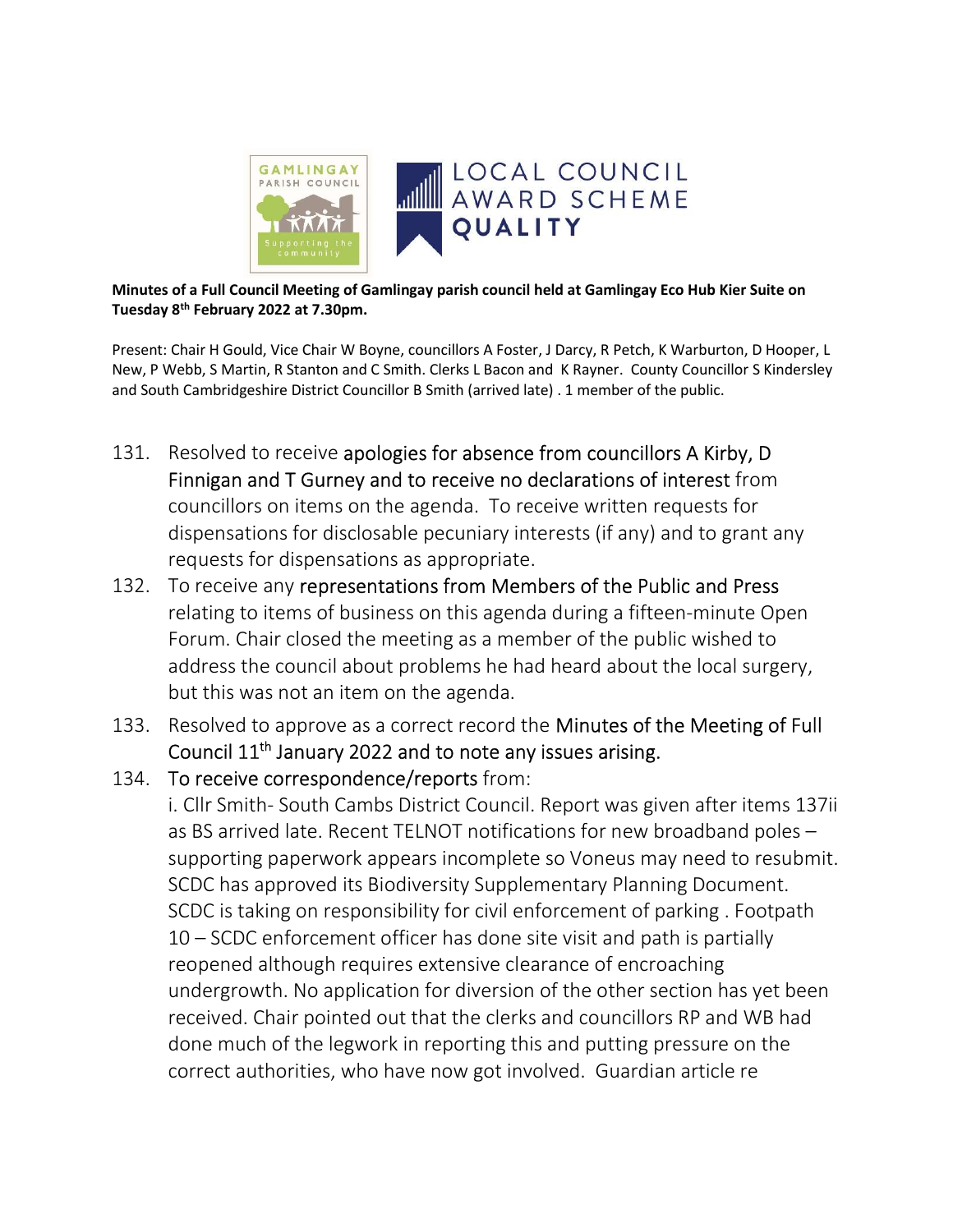Cambridge Water and contaminants. None of contaminants reached peoples homes. SCDC is only responsible for testing boreholes and wells, not mains water. BS left the meeting after giving her report. ii. Cllr Kindersley – Cambridgeshire County Council. Broadband provider Voneus failed to do any prior engagement with residents or highways authority but each proposed location does have to be checked by Highways to ensure it is not an obstruction. AF – our MP was not interested in getting involved in the debate about the proposed poles. SK suggested a meeting between Greensand Medical Practice/CQC and the Parish Council might be useful in the future to understand why they have not taken advantage of possible s106 funding. Noted the Practice is a private business. County annual budget was agreed 1.99% general increase, 3% adult social care. County continues to offer support such as free school meals through the holidays, "Catch up fund" for non-educational skills for children and the Household support fund. Some residents have had difficulty completing online application due to rejection of SG postcode. SK suggested the PC writes to the Acting Chief Executive to remind him that a postcode does not define the area. Croydon Hill – sorry to report a further weeks closure for Cambridge Water works. Supports appeal for continuation of virtual meetings. HG asked SK if he felt these were necessary. SK – yes, thinks it encourages public participation. HG has experienced some online meetings being closed to public participation. Fire service meeting soon to agree a 2% increase (£1.44 per band D property). PW asked SK for an update on the completion of the Greenacres resurfacing works – ironworks still marked for attention 4 months later. SK will chase. SK left the meeting. iii. Neighbourhood Watch Scheme, Community Safety Group, Police, Speedwatch update. CSG meeting March  $12^{Th}$ . NHP – coordinator meeting planned to reinvigorate scheme. Speedwatch – AF, CS, RP and JD volunteered to assist with getting the second speed sign into operation.

135. To receive reports on other Parish Council matters:

#### 135.1 Community Buildings and recreation spaces

i. Eco Hub a. PCLC minutes noted. B. Items from Long Term Maintenance fund -expenditure for sanding floor and hearing loop repairs approved. Covid regulations updated - noted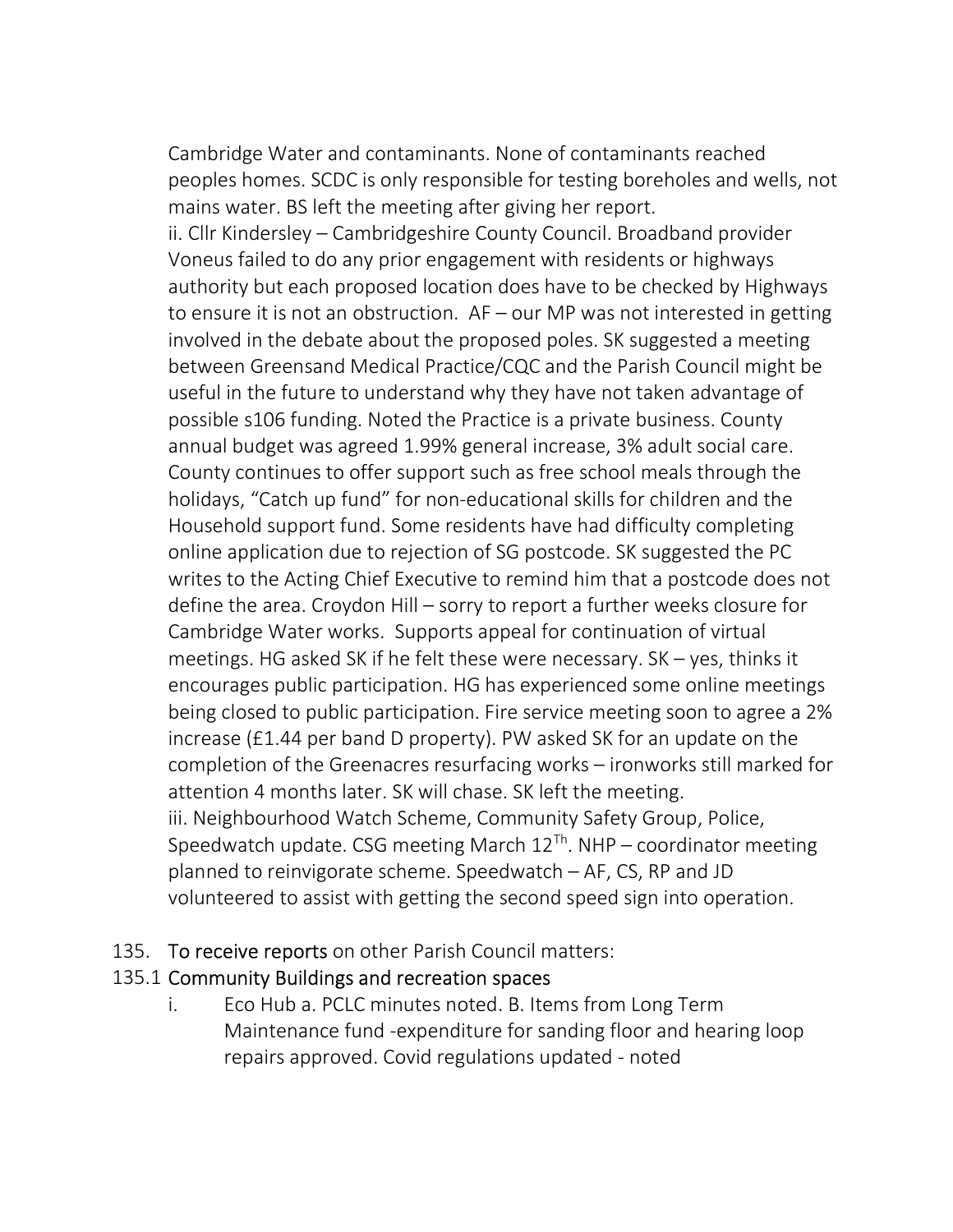- ii. Cemeteries and churchyards a. Common beech-latest. Rev Hillary Young asked for the Diocese representative to be involved. Work due to be done end of Feb. Monolith may need to be reduced in height or not be left at all if rot is evident in base. Arisings are to be removed.
- iii. Old Methodist Chapel floor inspection and replacement lock. Structural surveyor due to visit to assess floor shortly – GPC rep to be in attendance if possible. Door lock – was faulty and has been replaced. Delay in handing new keys to GPC due to Covid isolation requirements.
- iv. Log Field (Land off Park Lane-Merton College) correspondence relating to signage references in draft lease. Revised lease for consideration. (Deferred item). Resolved to accept £100 increase in annual rent as long as clause defining responsibility for new signage being with lessee is removed. CS not satisfied with the lease – feels signage is wrong, should not be marked as a permissive path as it has been an established right of way for many years.
- v. Bowls Club and recreation field-potential community event on recreation field -30<sup>th</sup> July- noted. Hirer will need their own public liability insurance and will need to contact GCC Ltd re access to parking and toilets.
- vi. Ground works to note quotation for works (approved) and to consider quote for Cinques car park maintenance requirements. Works to Millbridge Brook Meadows and plaza have been started, some areas still need attention/completion e.g. kissing gate interior turning circle path surface on Station Road. Quote for Cinques car park work not yet received. Last remedial work was in 2016.
- vii. Risk Assessments for all areas (quarterly)- review volunteers list and what is involved. HG offered to do MBM and Lower Field, WB to take on St Mary's cemetery. RS to take over bins and benches (from PW). SM recreation field. Clerks to circulate spreadsheet of areas and things to check.
- 135.2 Library latest. GVP classes have been visiting in turn over last two weeks. Library manager gives talk about library use.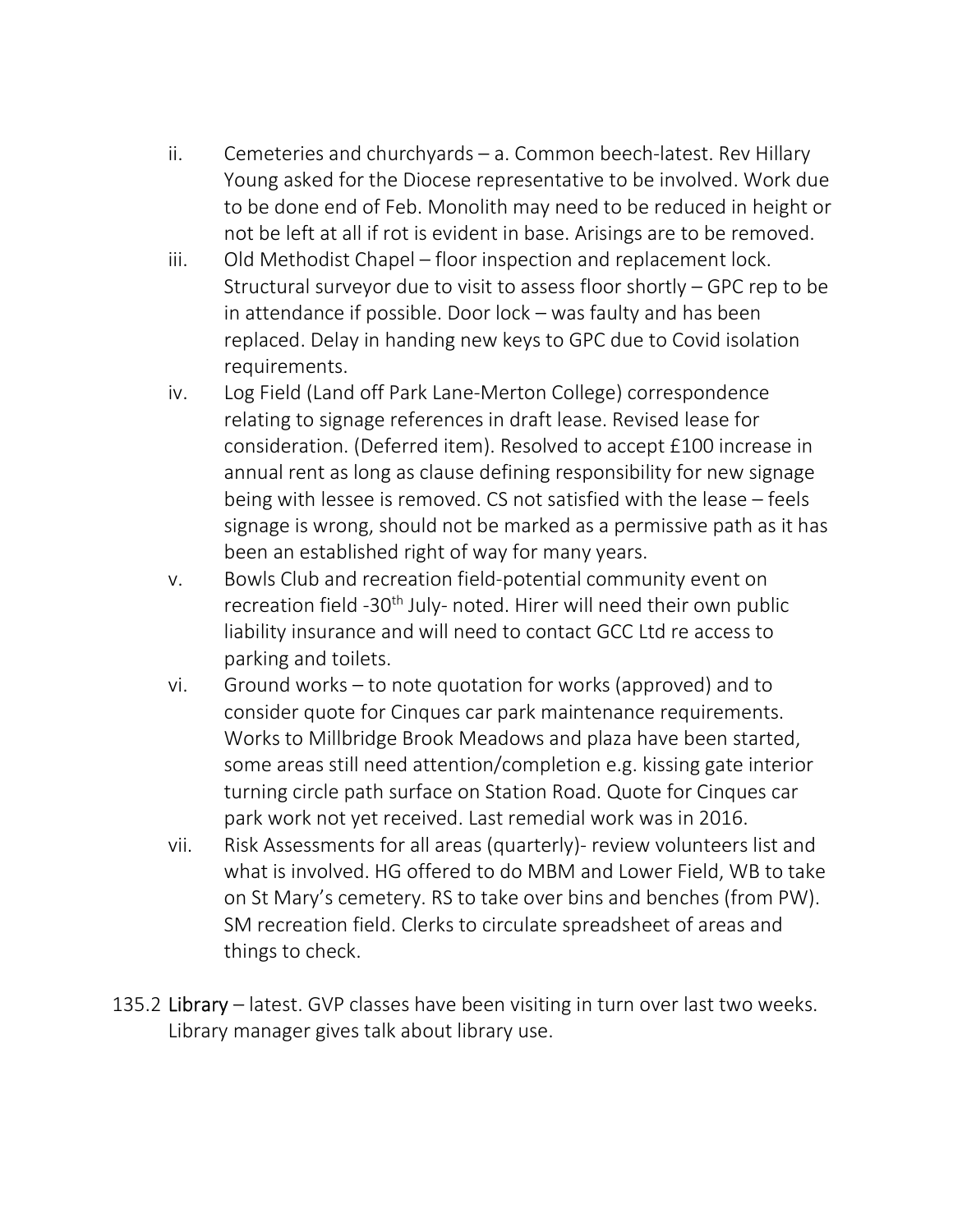## 136. Information, communications and consultations

- i. Climate Action Group update, draft minutes and next meeting  $17<sup>th</sup>$ February 2022. Noted. KW – campaign will be launched "22 climate action points for 2022".
- ii. Neighbourhood plan latest. Report from inspector due shortly. Hopeful no public enquiry required. By March Full Council the way forward should be clear. HG asked how the inspectors report relates to the objection from County about sustainable travel plan. KR – the inspector will decide whether the objection is reasonable. NHP has to be consistent with adopted Local Plan.
- iii. East West Rail- community quarterly online meetings-noted. KR to attend  $9<sup>th</sup>$  Feb meeting (Zoom). KW felt the consultations are a box ticking exercise. HG considers that EW Rail does not need to happen. CS - had asked question at early consultation about whether it was needs or finance driven. HG responded that she feels it is not needs driven.

## 137. Community news

 i. Grow Gamlingay – site visit to Lower Field and report. Meeting later this week. SCDC tree officer invited to attend, along with any councillors. ii. Jubilee celebration Saturday  $4<sup>th</sup>$  June- request for use of field, insurance proposal and report from community group (DH and RS). DH – would like agreement recorded in minutes that recreation field can be used for event – resolved. Car park use – GCC Ltd will need to permit this. Insurance – Clerk LB explained that PC insurers have advised that Jubilee group will need its own Public Liability insurance. DH – goal for event is for neighbours to connect. Plan in two parts: 1. Producing volunteer support packs, to help and inspire daytime street parties/gatherings. Idea to include theme of Commonwealth as well as Jubilee – quizzes, games, recipes from around the commonwealth. 2. Evening free to enter event on recreation field with large plasma screen showing live concert from BBC. Food stalls in car park. Finance – sponsorship appeals going out shortly. DH appealed to GPC to get involved. HG and KW asked what involvement was specifically being requested. DH felt GPC was being negative and that the village should pay for the event, he considers that there are "spare" funds in the budget that can be utilized, for example from allocated reserves and that it is not GPC's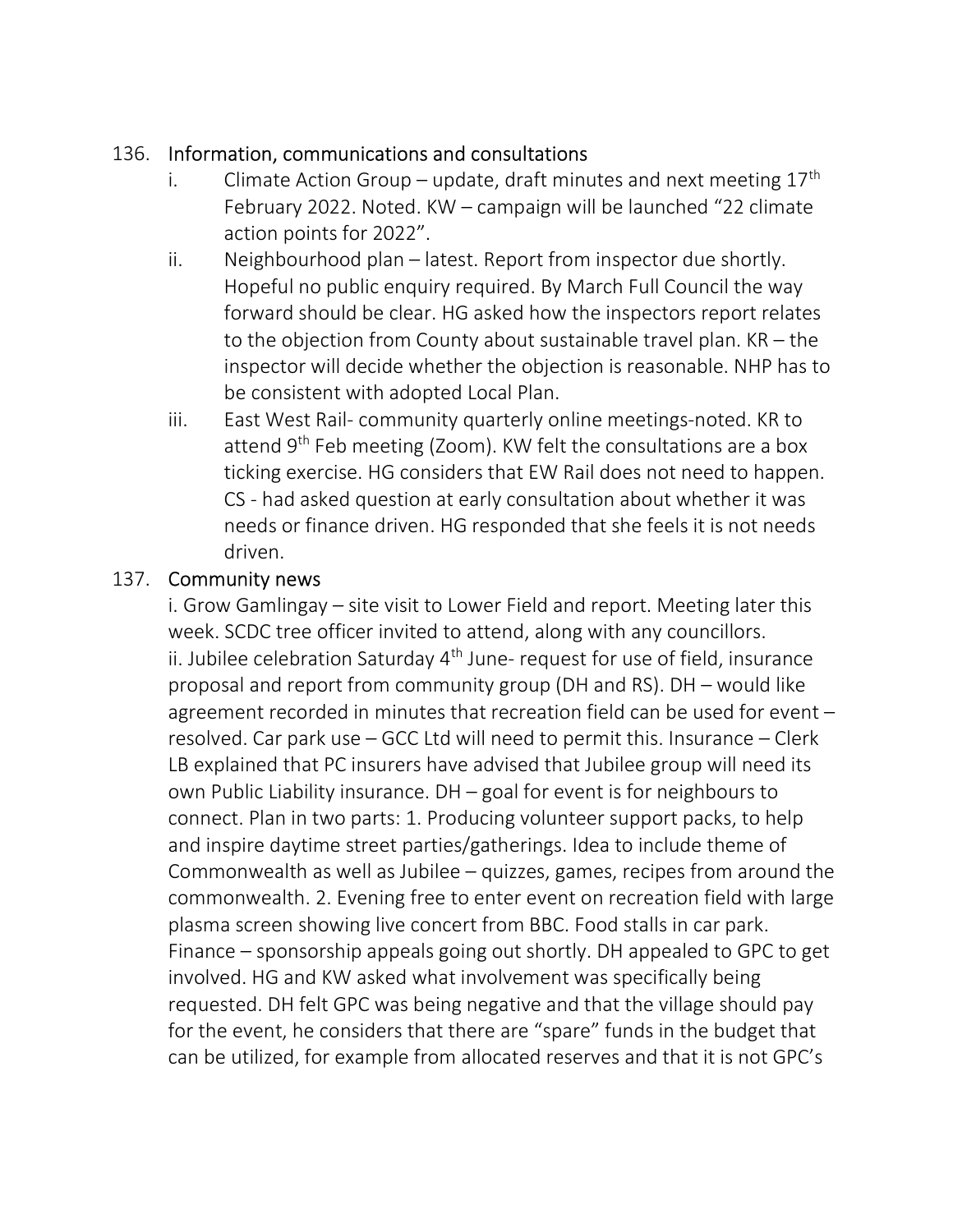money, but the villages. PW/AF clarified that as the elected body, GPC is responsible for spending public money to the benefit of all residents. HG – her understanding is that the budget covers essential services for the village. Clerk LB assured DH that no funds are unallocated, but there is an allowance for grants that the Jubilee committee could apply for. Also there are external grants – for example SCDC's community chest. DH he had checked this and it wasn't for Jubilee events. Clerk LB explained that SCDC has made an amendment to specify that this is what it is for. CS asked DH if he wanted GPC to be the organizers of the event or would this be done by a Jubilee committee? DH suggested that he was concerned some on GPC would try and get false kudos for the event. Clerk LB offered to meet with DH to discuss finances in more detail. DH responded that he was disappointed. AF – councillors are elected to represent parishioners and decide how public money should be spent on their behalf. HG – councillors are supportive of the event, but proper processes need to be followed. SM - Council needs to have a concrete figure and reason for use of public funds to consider – a specific proposal should be made to the next finance committee.

## 138. Financial

 i. To be approved- payments list -vouchers 271-275 were approved. ii. Streetlight energy invoicing – to note queries submitted. Noted errors and complexity of small account which are yet to be resolved.

 iii. Community Chest grant – temporary change to criteria Feb – April 22. Noted.

 iv. To consider request for annual increase from grass cutting contractors. Clerk LB reminded councillors that they had awarded a 3 year contract in 2020 on agreed terms of 1% per annum increase. Resolved – to respond reminding contractors of the terms but offering further discussions on a small increase in recognition of the difficult circumstances of the last two years and their excellent service. To be discussed further at Finance committee.

 v. To consider quotation for replacement batteries for electric vehicle. Another quotation is being sought for comparison at finance committee.

## 139. South Cambridgeshire District Council